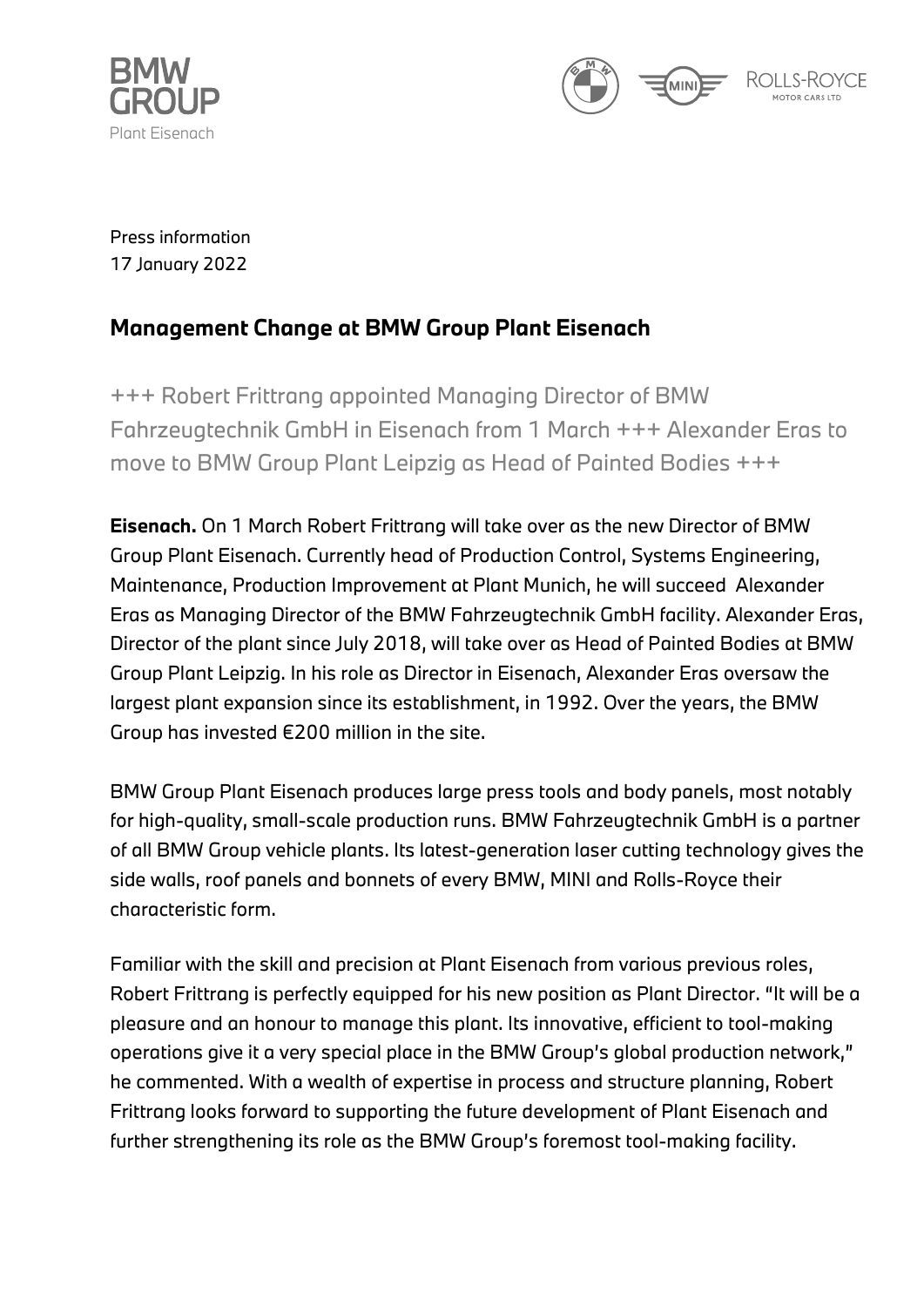



Robert Frittrang holds a Master's degree in mechanical engineering. Since joining the BMW Group in 1995, he has held several roles in various plants, including three years as Director of BMW Group Plant Chennai, in southern India.

Plant Eisenach is also of particular historical importance to the BMW Group. Purchased by BMW in 1928, it became the company's gateway to car manufacturing and produced all of its BMW vehicles until after World War II. Later, the inauguration of BMW Group Plant Eisenach, in 1992, marked a home-coming for the company. This year BMW Group Plant Eisenach, which currently employs more than 300 people, will celebrate its 30th anniversary.

If you have any questions, please contact:

Kai Lichte, Head of Communications BMW Group Plants Leipzig, Berlin, Eisenach Phone: +49-176-601-51240 E-mail: [Kai.Lichte@bmw.de](mailto:Kai.Lichte@bmw.de)

Internet: [www.press.bmwgroup.com](http://www.press.bmwgroup.com/)

## **The BMW Group production network**

In 2019, strong customer demand and new models kept capacity utilisation high across the BMW Group production network. Production volumes for the BMW, MINI and Rolls-Royce brands reached record levels, with output totalling 2,564,025 units. Of those, 2,205,841 were BMW vehicles, 325,729 MINI, and 5,455 Rolls-Royce Motor Cars. Approximately 1 million vehicles were manufactured by the German plants.

Uniquely flexible and highly efficient, the BMW Group production network is able to respond quickly to changing markets and regional sales fluctuations. Expertise in manufacturing is a key contributor to the BMW Group's profitability.

The BMW Group production network uses a range of innovative digital and Industry 4.0 (IoT) technologies, including virtual reality, artificial intelligence and 3D printing applications. Standardised processes and structures across the production system ensure consistent premium quality and allow a high degree of customisation.

## **The BMW Group**

With its four brands BMW, MINI, Rolls-Royce and BMW Motorrad, the BMW Group is the world's leading premium manufacturer of automobiles and motorcycles and also provides premium financial and mobility services. The BMW Group production network comprises 31 production and assembly facilities in 15 countries; the company has a global sales network in more than 140 countries.